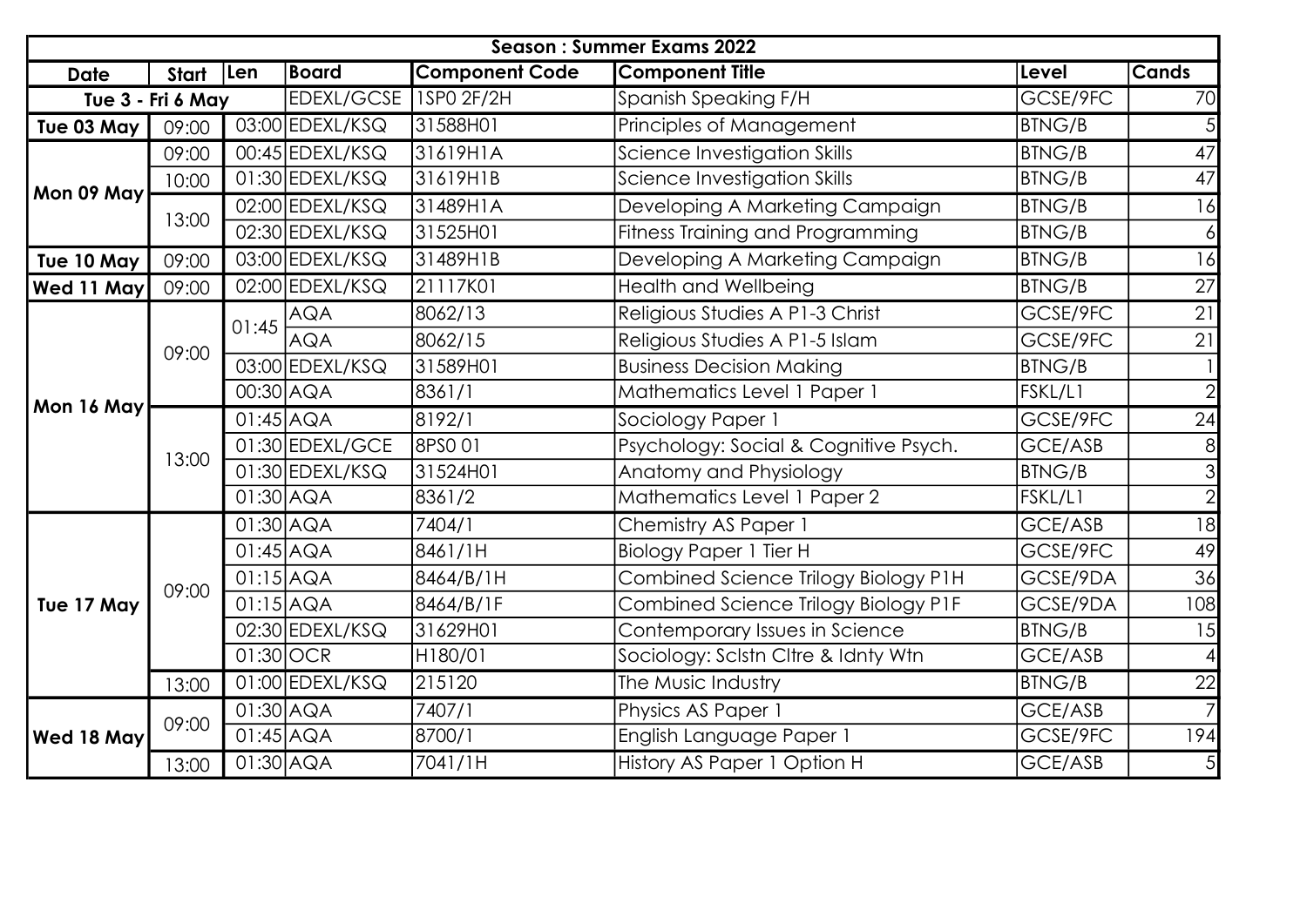| Season: Summer Exams 2022 |       |               |                     |                       |                                                |               |              |
|---------------------------|-------|---------------|---------------------|-----------------------|------------------------------------------------|---------------|--------------|
| <b>Date</b>               | Start | Len           | Board               | <b>Component Code</b> | <b>Component Title</b>                         | Level         | <b>Cands</b> |
| Thu 19 May                |       |               | $02:00$ EDEXL/KSQ   | 31463H01              | Personal and Business Finance                  | <b>BTNG/B</b> | 16           |
|                           | 09:00 | $01:00$ OCR   |                     | J411/42               | History B: the Elzbthns 1580-1603 Wrtn         | GCSE/9FC      | 98           |
|                           |       | $01:00$ AQA   |                     | 8720R                 | English Level 1 Reading                        | FSKL/L1       |              |
|                           | 13:00 |               | 02:00 EDEXL/GCE     | 8MA001                | <b>Pure Mathematics</b>                        | GCE/ASB       |              |
|                           |       | $01:00$ AQA   |                     | 8720W                 | English Level 1 Writing                        | FSKL/L1       |              |
|                           |       |               | 01:30 EDEXL/GCSE    | IMAI IF               | Mathematics Non Calculator [F]                 | GCSE/9FC      | 98           |
|                           | 09:00 |               | 01:30 EDEXL/GCSE    | <b>IMA1 1H</b>        | Mathematics Non Calculator [H]                 | GCSE/9FC      | 97           |
| Fri 20 May                | 13:00 | $01:30$ $AQA$ |                     | 7401/1                | <b>Biology AS Paper 1</b>                      | GCE/ASB       | 14           |
|                           |       |               | $01:30$ EDEXL/KSQ   | 31491H01              | Working in Health and Social Care              | <b>BTNG/B</b> | 13           |
|                           |       |               | 02:00 WJEC/GCSE     | C510U10-1             | <b>Business COMP1 Business Dynamics</b>        | GCSE/9FC      | 27           |
|                           | 09:00 | $01:30$ $AQA$ |                     | 8035/1                | Geography Paper 1                              | GCSE/9FC      | 93           |
| Mon 23 May                | 13:00 |               | $01:45$  EDEXL/GCSE | <b>ICSO01</b>         | Citizenship Paper One                          | GCSE/9FC      | 13           |
|                           | 09:00 |               | 02:00 EDEXL/GCE     | 9PSO 01               | Psychology: Foundations in Psychology          | GCE/A         | 14           |
|                           |       |               | $00:40$ EDEXL/KSQ   | 31617H1B              | Biology                                        | <b>BTNG/B</b> | 57           |
| Tue 24 May                |       | $00:45$ $AQA$ |                     | 8658/LH               | French Listening Test Tier H                   | GCSE/9FC      |              |
|                           |       | $01:00$ AQA   |                     | 8658/RH               | French Reading Test Tier H                     | GCSE/9FC      |              |
|                           | 13:00 |               | 00:40 EDEXL/KSQ     | 31617H1C              | Chemistry                                      | <b>BTNG/B</b> | 57           |
| Wed 25 May                | 09:00 | $00:50$ $AQA$ |                     | 8702/1M               | Eng Lit Paper 1-Modern Prose/Drama             | GCSE/9FC      | 193          |
|                           |       | 00:50 AQA     |                     | 8702/1N               | Eng Lit Paper 1-19th Century Novel             | GCSE/9FC      | 193          |
|                           | 13:00 |               | 02:00 EDEXL/GCE     | 9BSO 01               | <b>Business: Market People &amp; Global BU</b> | GCE/A         |              |
|                           |       |               | 00:40 EDEXL/KSQ     | 31617H1P              | Physics                                        | <b>BTNG/B</b> | 57           |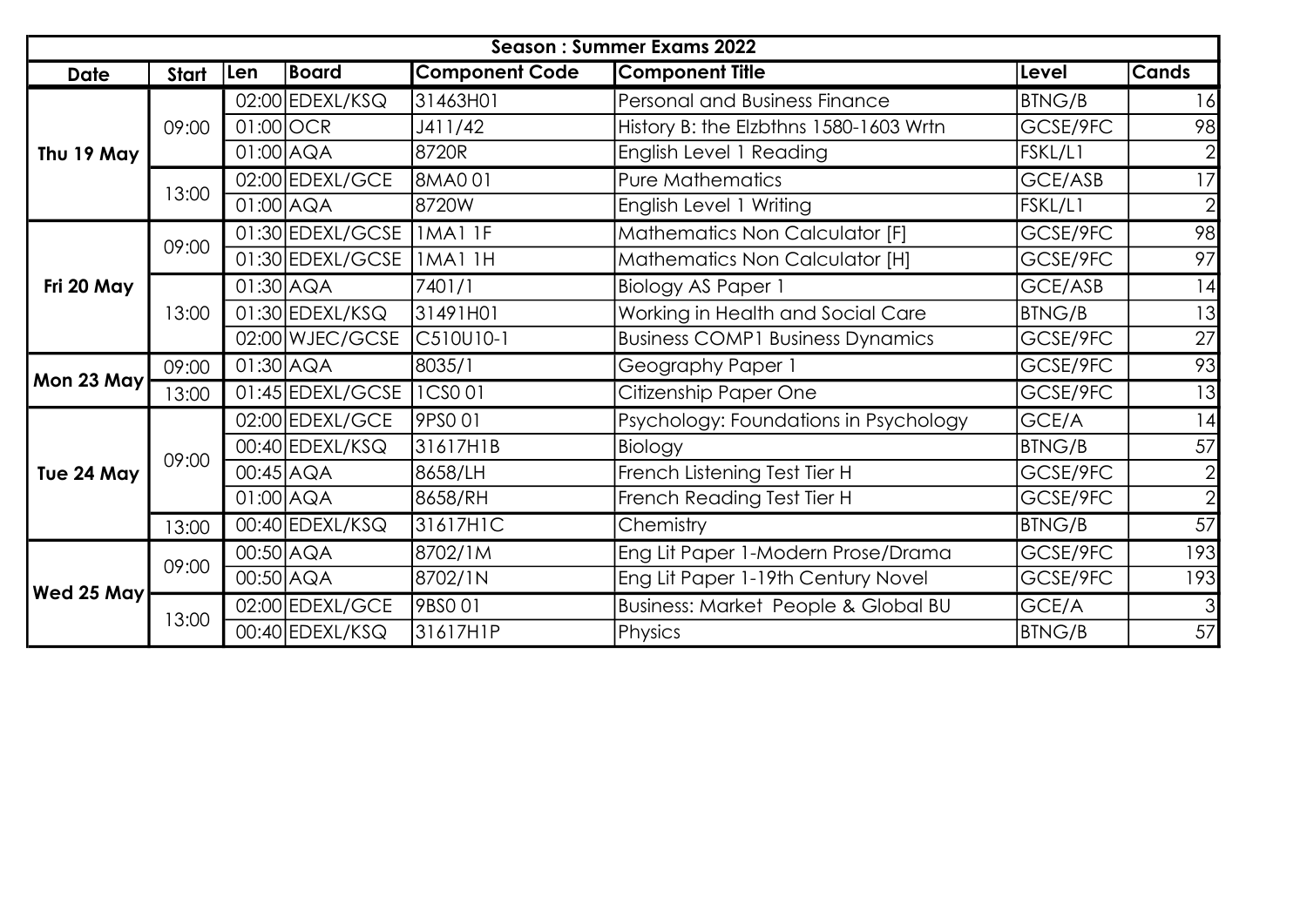| <b>Season: Summer Exams 2022</b> |       |                        |                            |                       |                                        |                             |                 |
|----------------------------------|-------|------------------------|----------------------------|-----------------------|----------------------------------------|-----------------------------|-----------------|
| <b>Date</b>                      | Start | Len                    | <b>Board</b>               | <b>Component Code</b> | <b>Component Title</b>                 | Level                       | <b>Cands</b>    |
|                                  | 09:00 |                        | 00:35 EDEXL/GCSE           | ISPO IF               | Spanish Listening [F]                  | GCSE/9FC                    | 26              |
|                                  |       |                        | 00:45 EDEXL/GCSE           | ISPO 3F               | Spanish Reading [F]                    | GCSE/9FC                    | 26              |
|                                  |       |                        | 00:45 EDEXL/GCSE           | <b>ISPO 1H</b>        | Spanish Listening [H]                  | GCSE/9FC                    | 44              |
|                                  |       |                        | 01:00 EDEXL/GCSE           | 1SPO 3H               | Spanish Reading [H]                    | GCSE/9FC                    | 44              |
|                                  |       | $02:00$ AQA            |                            | 7408/1                | Physics ADV Paper 1                    | GCE/A                       |                 |
| Thu 26 May                       |       | $01:45$ $AQA$          |                            | 8062/2A               | Religious Studies A P2A Excl Text      | GCSE/9FC                    | 21              |
|                                  |       |                        | 01:30 EDEXL/GCE            | 8PS0 02               | Biology Psych. & Learning              | GCE/ASB                     | 8 <sup>l</sup>  |
|                                  | 13:00 |                        | 00:50 EDEXL/KSQ            | 31627H1C              | Chemistry                              | <b>BTNG/B</b>               | 26              |
|                                  |       | $01:45$ AQA            | <b>AQA</b>                 | 8061/2                | Religious Studies D [SC] P2 Christ     | GCSE/9SC                    | 171             |
|                                  |       |                        |                            | 8061/5                | Religious Studies D [SC] P5 Themes     | GCSE/9SC                    | 171             |
|                                  |       |                        | <b>AQA</b>                 | 8061/3                | Religious Studies D [SC] P3 Islam      | GCSE/9SC                    | 171             |
|                                  | 09:00 | $\overline{02:30}$ AQA |                            | 7037/1                | Geography ADV Paper 1                  | GCE/A                       | 9               |
|                                  |       | $01:45$ $AQA$          |                            | 8462/1H               | Chemistry Paper 1 Tier H               | GCSE/9FC                    | 49              |
|                                  |       | $01:15$ $AQA$          |                            | 8464/C/1H             | Combined Science Trilogy Chemistry P1H | GCSE/9DA                    | $\overline{36}$ |
| Fri 27 May                       |       | $01:15$ $AQA$          |                            | 8464/C/1F             | Combined Science Trilogy Chemistry P1F | GCSE/9DA                    | 108             |
|                                  |       |                        | 00:50 EDEXL/KSQ            | 31627H1P              | Physics                                | <b>BTNG/B</b>               | 26              |
|                                  |       | $01:30$ $AQA$          |                            | 7404/2                | Chemistry AS Paper 2                   | GCE/ASB                     | 18              |
|                                  | 13:00 |                        | 00:50 EDEXL/KSQ            | 31627H1B              | Biology                                | <b>BTNG/B</b>               | $\overline{26}$ |
|                                  |       | $01:30$ OCR            |                            | H180/02               | Sociology: Rsrch Undrstnd Inglts Wtn   | GCE/ASB                     |                 |
|                                  | 09:00 | $01:30$ $AQA$          |                            | 7407/2                | Physics AS Paper 2                     | GCE/ASB                     |                 |
| Mon 06 Jun                       |       |                        | $01:30$ $AQA$              |                       | 7041/2S                                | History AS Paper 2 Option S | GCE/ASB         |
|                                  | 13:00 |                        | 01:30 EDEXL/KSQ            | 31493H01              | Anatomy & Physiology for Health & SO   | <b>BTNG/B</b>               | $\overline{12}$ |
|                                  |       |                        | 02:00 EDEXL/GCE            | 9SPO 01               | Spanish Listen Read. & Translation     | GCE/A                       |                 |
|                                  | 09:00 |                        | 01:30 EDEXL/GCSE   1MA1 2F |                       | Mathematics Calculator [F]             | GCSE/9FC                    | 98              |
| Tue 07 Jun                       |       |                        | 01:30 EDEXL/GCSE           | <b>IMA12H</b>         | <b>Mathematics Calculator [H]</b>      | GCSE/9FC                    | 97              |
|                                  |       | 02:30 OCR              |                            | H472/01               | Eng Lit: Drama & Poetry PRE-1900 Wtn   | GCE/A                       | $\overline{12}$ |
|                                  | 13:00 | $01:15$ $AQA$          |                            | 8035/2                | Geography Paper 2                      | GCSE/9FC                    | 93              |
|                                  |       |                        | 02:00 EDEXL/GCE            | 9MA001                | <b>Pure Mathematics 1</b>              | GCE/A                       | $\overline{19}$ |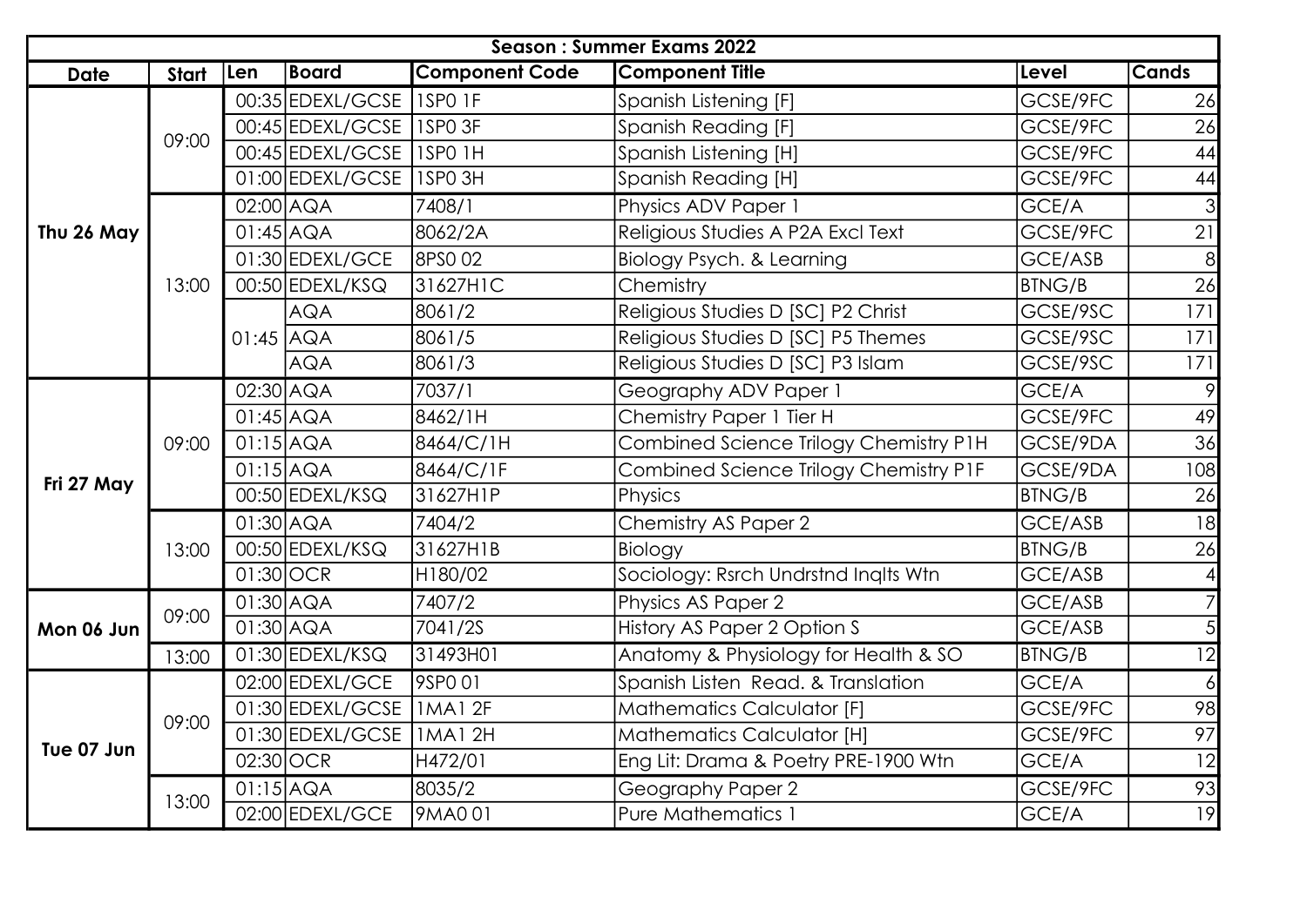| <b>Season: Summer Exams 2022</b> |       |                        |                  |                             |                                                |                                   |                 |                 |
|----------------------------------|-------|------------------------|------------------|-----------------------------|------------------------------------------------|-----------------------------------|-----------------|-----------------|
| <b>Date</b>                      | Start | Len                    | Board            | <b>Component Code</b>       | <b>Component Title</b>                         | Level                             | <b>Cands</b>    |                 |
| Wed 08 Jun                       | 09:00 | $01:45$ $AQA$          |                  | 8702/2                      | Eng Lit Paper 2                                | GCSE/9FC                          | 193             |                 |
|                                  |       |                        | 02:00 EDEXL/GCE  | 9PS0 02                     | Psychology: Applications of Psych.             | GCE/A                             |                 |                 |
|                                  |       | $02:30$ $AQA$          |                  | 7037/2                      | Geography ADV Paper 2                          | GCE/A                             |                 |                 |
|                                  | 13:00 |                        | <b>EDEXL/GCE</b> | 8MA002                      | <b>Statistics &amp; Mechanics</b>              | GCE/ASB                           | 17              |                 |
|                                  |       |                        | 01:15 EDEXL/GCE  | 8MA0 21                     | <b>Statistics</b>                              | GCE/ASB                           | 17              |                 |
|                                  |       |                        | <b>EDEXL/GCE</b> | 8MA0 22                     | Mechanics                                      | GCE/ASB                           | $\overline{17}$ |                 |
|                                  | 09:00 |                        | 02:00 EDEXL/GCE  | 9BSO 02                     | <b>Business: Activs Decision &amp; Strats.</b> | GCE/A                             | $\overline{3}$  |                 |
|                                  |       | $01:00$ OCR            |                  | J411/51                     | History B: Ppls Hlth C1250 Prsnt Wrtn          | GCSE/9FC                          | $\overline{98}$ |                 |
|                                  |       | $01:30$ $AQA$          |                  | 7401/2                      | Biology AS Paper 2                             | GCE/ASB                           | 14              |                 |
| Thu 09 Jun                       |       | 02:00 AQA              |                  | 7402/1                      | <b>Biology ADV Paper 1</b>                     | GCE/A                             | 18              |                 |
|                                  | 13:00 |                        | $01:45$ $AQA$    |                             | 8463/1H                                        | Physics Paper 1 Tier H            | GCSE/9FC        | 49              |
|                                  |       | $01:15$ $AQA$          |                  | 8464/P/1H                   | Combined Science Trilogy Physics P1H           | GCSE/9DA                          | 36              |                 |
|                                  |       | $01:15$ $AQA$          |                  | 8464/P/1F                   | Combined Science Trilogy Physics P1F           | GCSE/9DA                          | 108             |                 |
|                                  | 09:00 | $01:45$ $AQA$          |                  | 8700/2                      | English Language Paper 2                       | GCSE/9FC                          | 194             |                 |
| Fri 10 Jun                       |       | 02:00 AQA              |                  | 7408/2                      | Physics ADV Paper 2                            | GCE/A                             |                 |                 |
|                                  | 13:00 | $01:45$ $AQA$          |                  | 8192/2                      | Sociology Paper 2                              | GCSE/9FC                          | 24              |                 |
|                                  | 09:00 | $\overline{02:}00$ AQA |                  | 7405/1                      | Chemistry ADV Paper 1                          | GCE/A                             | 20              |                 |
|                                  |       |                        | 01:30 EDEXL/GCSE | IMAI3F                      | <b>Mathematics Calculator [F]</b>              | GCSE/9FC                          | 98              |                 |
| Mon 13 Jun                       |       |                        |                  | 01:30 EDEXL/GCSE   1 MA1 3H |                                                | <b>Mathematics Calculator [H]</b> | GCSE/9FC        | $\overline{97}$ |
|                                  | 13:00 |                        | 01:30 WJEC/GCSE  | C510U20-1                   | <b>Business COMP2 Business Considerations</b>  | GCSE/9FC                          | $\overline{27}$ |                 |
|                                  | 09:00 | $01:00$ $AQA$          |                  | 8035/3                      | Geography Paper 3                              | GCSE/9FC                          | 93              |                 |
| Tue 14 Jun                       | 13:00 |                        | 02:00 EDEXL/GCE  | 9MA002                      | Pure Mathematics 2                             | GCE/A                             | $\overline{19}$ |                 |
|                                  |       |                        | 01:45 EDEXL/GCSE | $\vert$ 1 CSO 02            | Citizenship Paper Two                          | GCSE/9FC                          | $\overline{13}$ |                 |
| Wed 15 Jun                       | 09:00 | $01:45$ $AQA$          |                  | 8461/2H                     | <b>Biology Paper 2 Tier H</b>                  | GCSE/9FC                          | 49              |                 |
|                                  |       | $01:15$ $AQA$          |                  | 8464/B/2H                   | Combined Science Trilogy Biology P2H           | GCSE/9DA                          | $\overline{36}$ |                 |
|                                  |       | $01:15$ $AQA$          |                  | 8464/B/2F                   | Combined Science Trilogy Biology P2F           | GCSE/9DA                          | 108             |                 |
|                                  |       | 02:30 OCR              |                  | H472/02                     | Eng Lit: Cmprtve & Cntxtl Stdy Wtn             | GCE/A                             | $\overline{12}$ |                 |